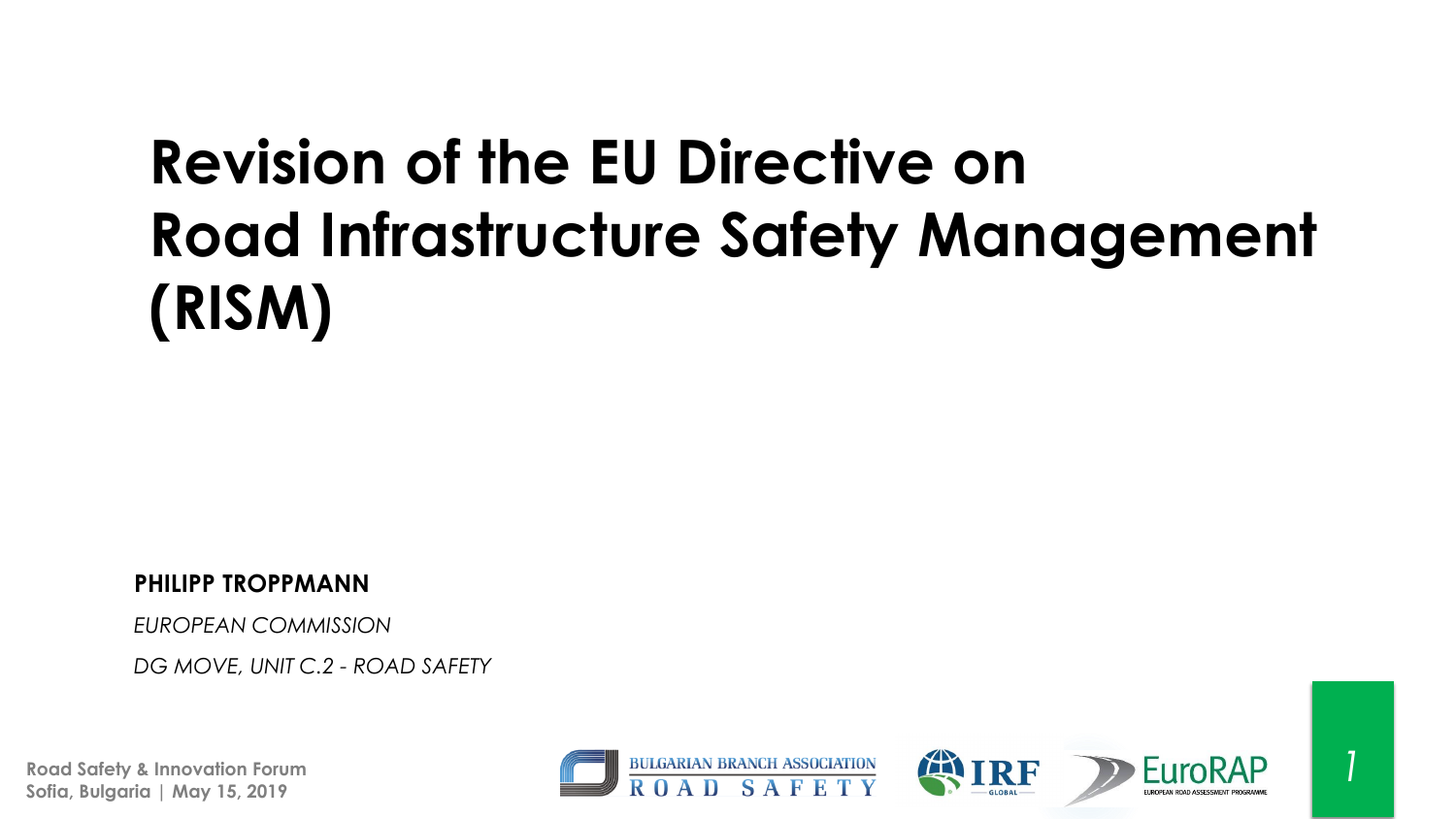### **Directive 2008/96/EC** *OF THE EP AND OF THE COUNCIL of 19 November 2008 on* **Road Infrastructure Safety Management (RISM)**

### *It´s about*

- *Road networks – increase safety on roads, prevent/avoid accidents, mitigate consequences of accidents*
- *Procedures – audits, assessments, inspections, management*

### *It's NOT about*

- *Vehicles*
- *Maintenance or stability of road constructions ("structural safety")*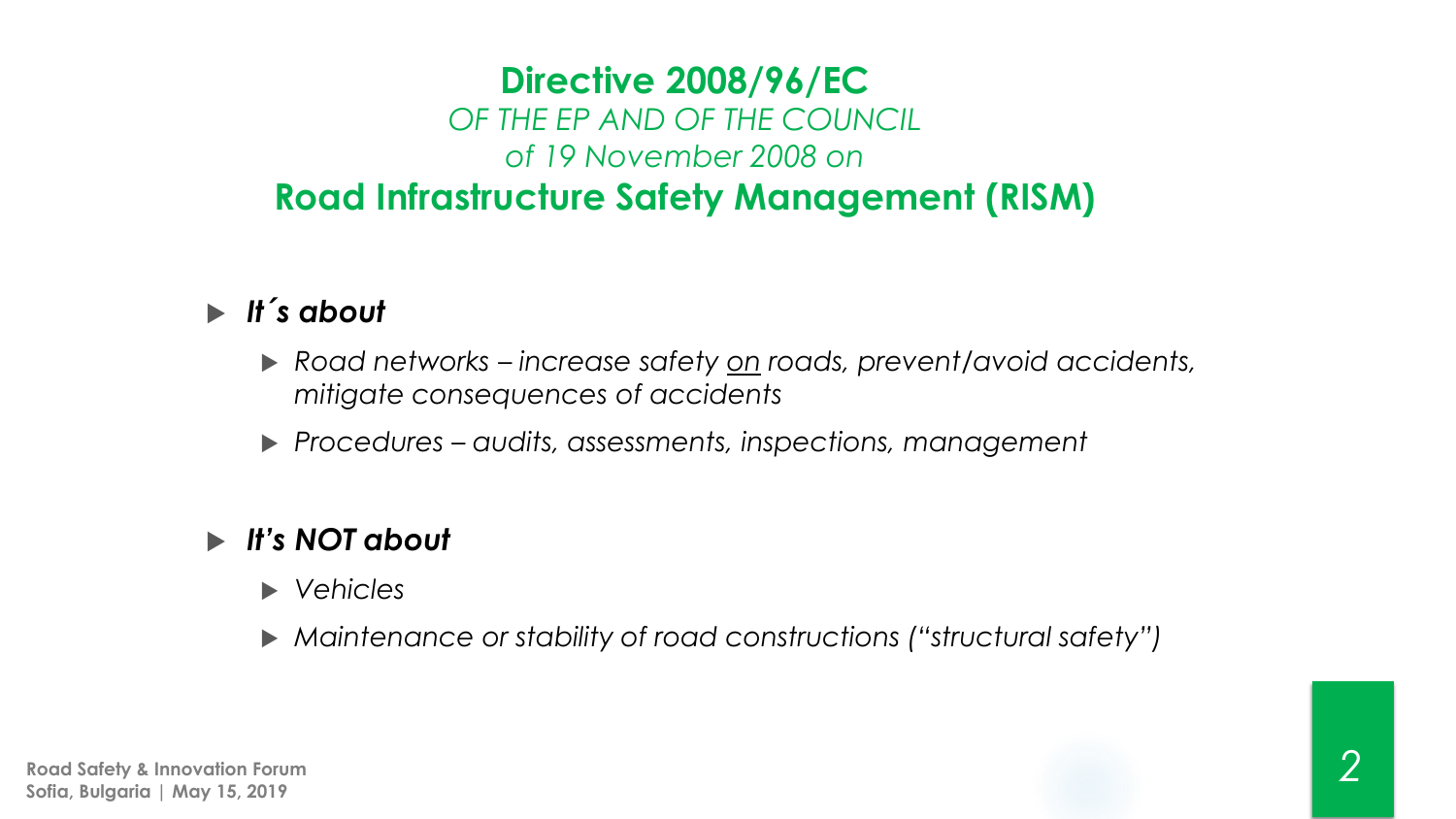## *RISM Directive 2008/96/EC*

### **Revision process**

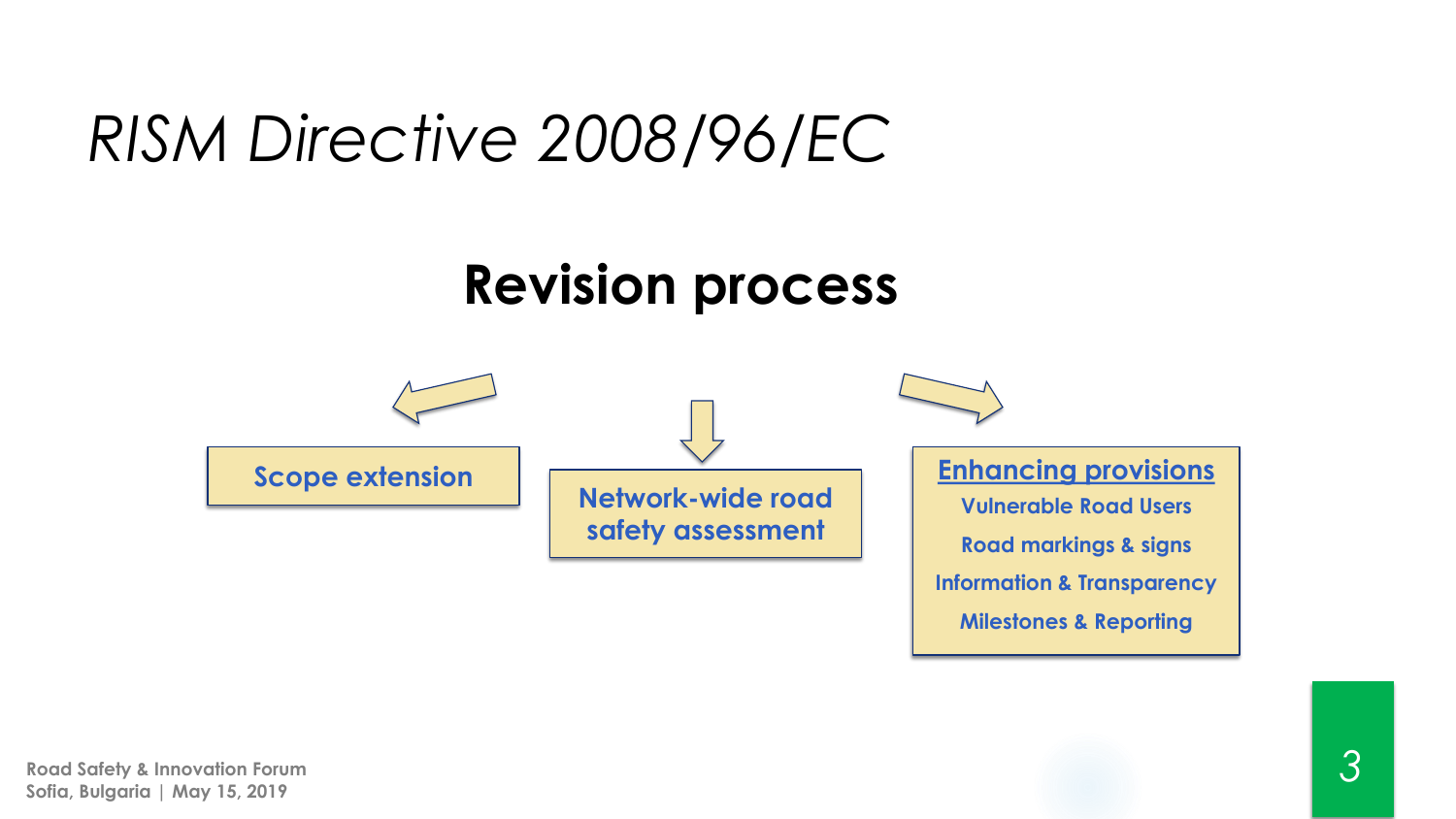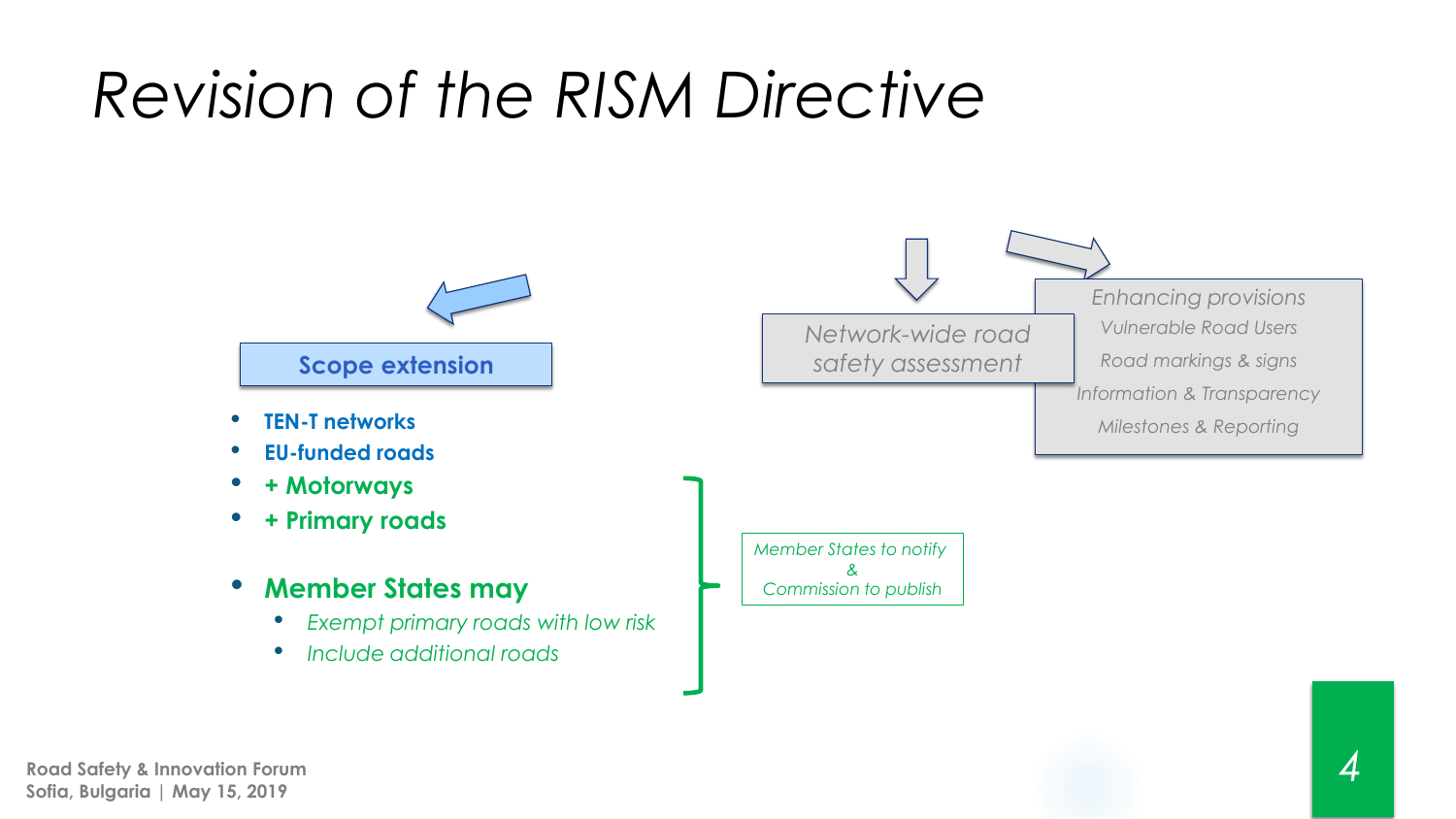

• **Mandatory follow-up** *(targeted inspection or remedial action)*

#### **Annex III: Indicative elements of network-wide road safety assessments**

**Road Safety & Innovation Forum Sofia, Bulgaria | May 15, 2019**

*5*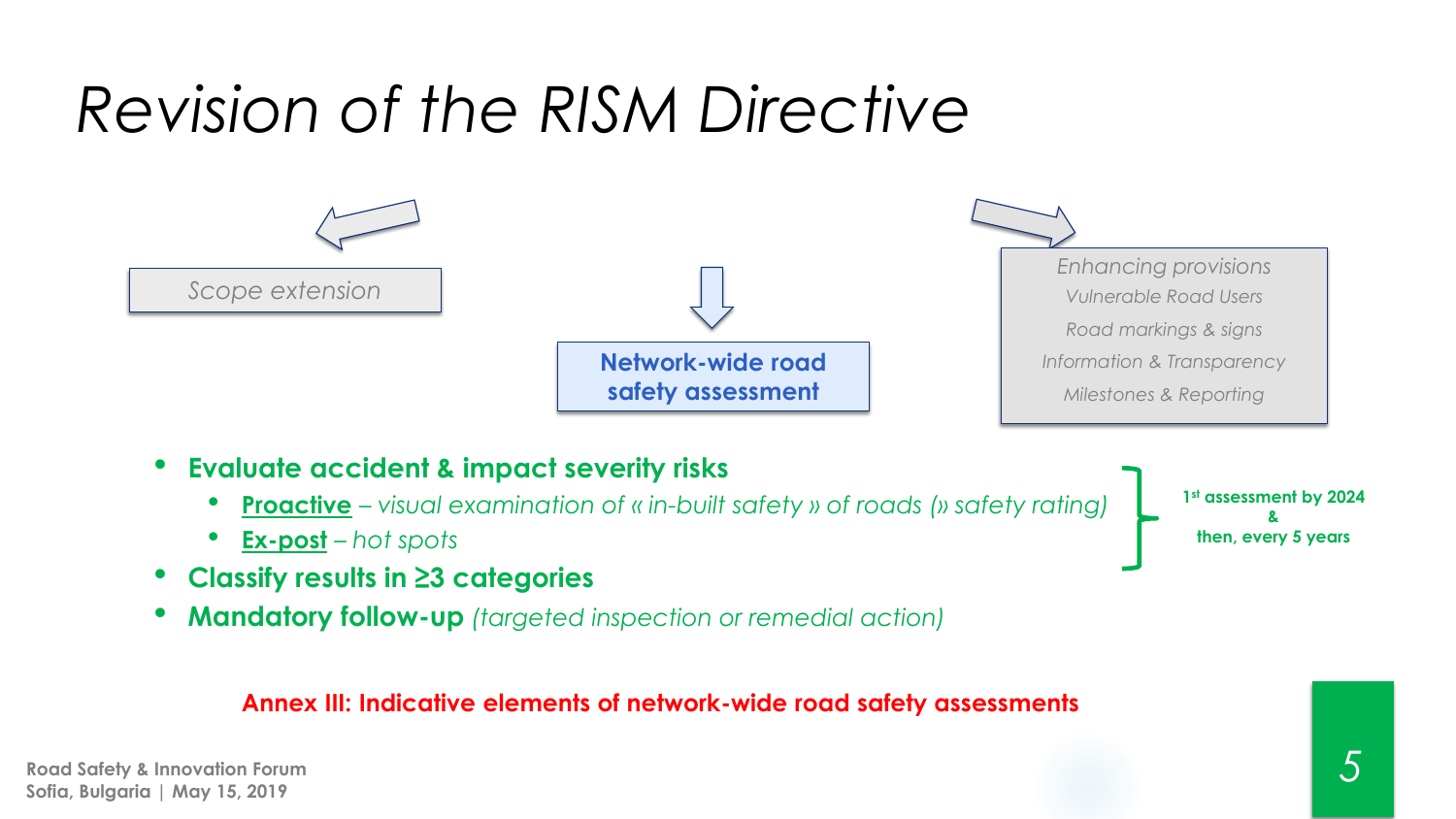### **Examples of results of a proactive evaluation**

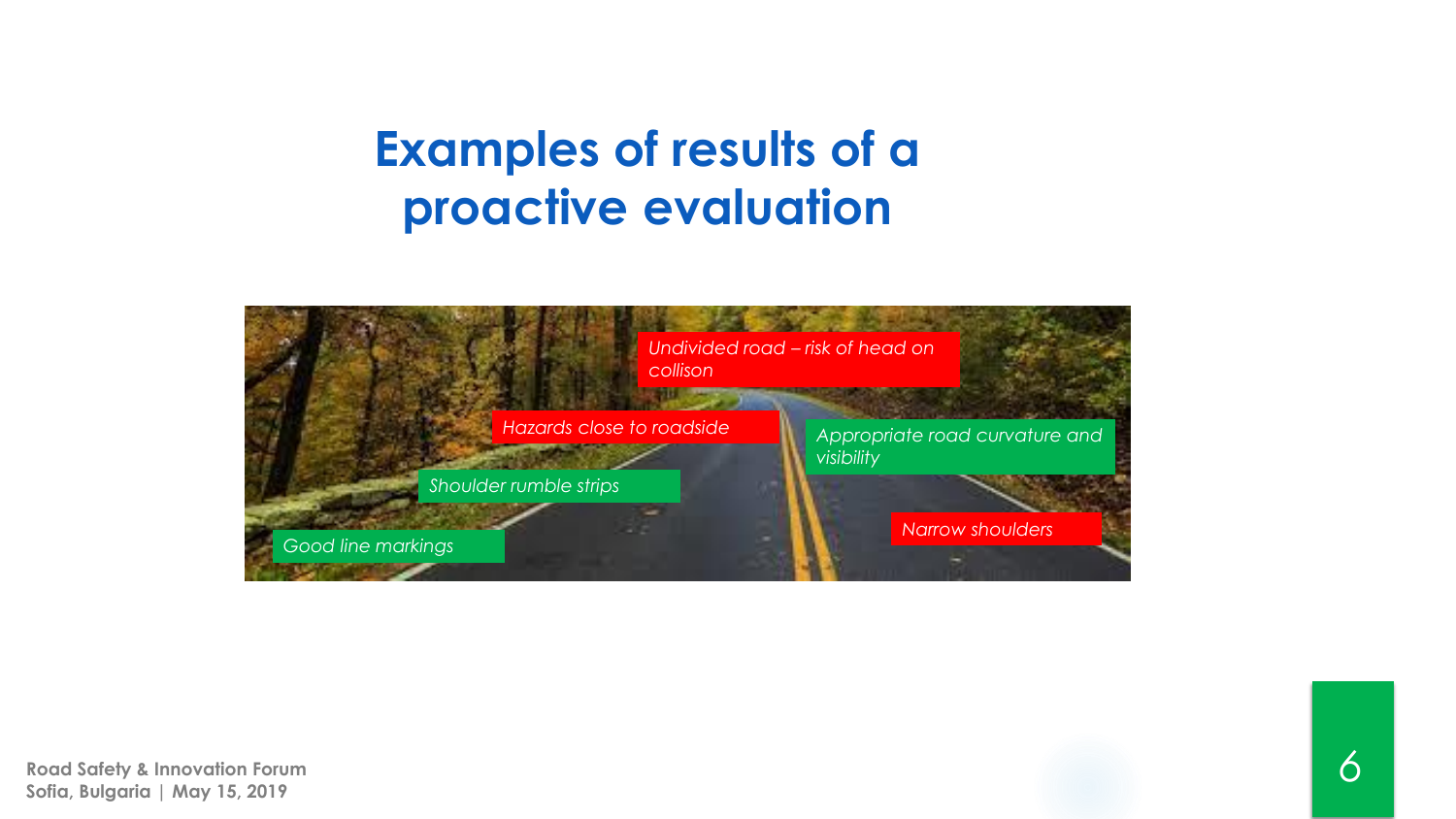

#### • **Vulnerable Road users**

- *Systematic inclusion – Authorities must take account of particular needs in all procedures*
- **Road markings & signs**
	- *Readability & detectability – Authorities must pay specific attention*
	- *Common specifications*
		- *Expert group to assess opportunity (by 2021)*
		- *Commission to establish Implementing Act*
		- *Authorities to complement existing & new procedures*

**Human Drivers & Automated driver assistance systems**

*7*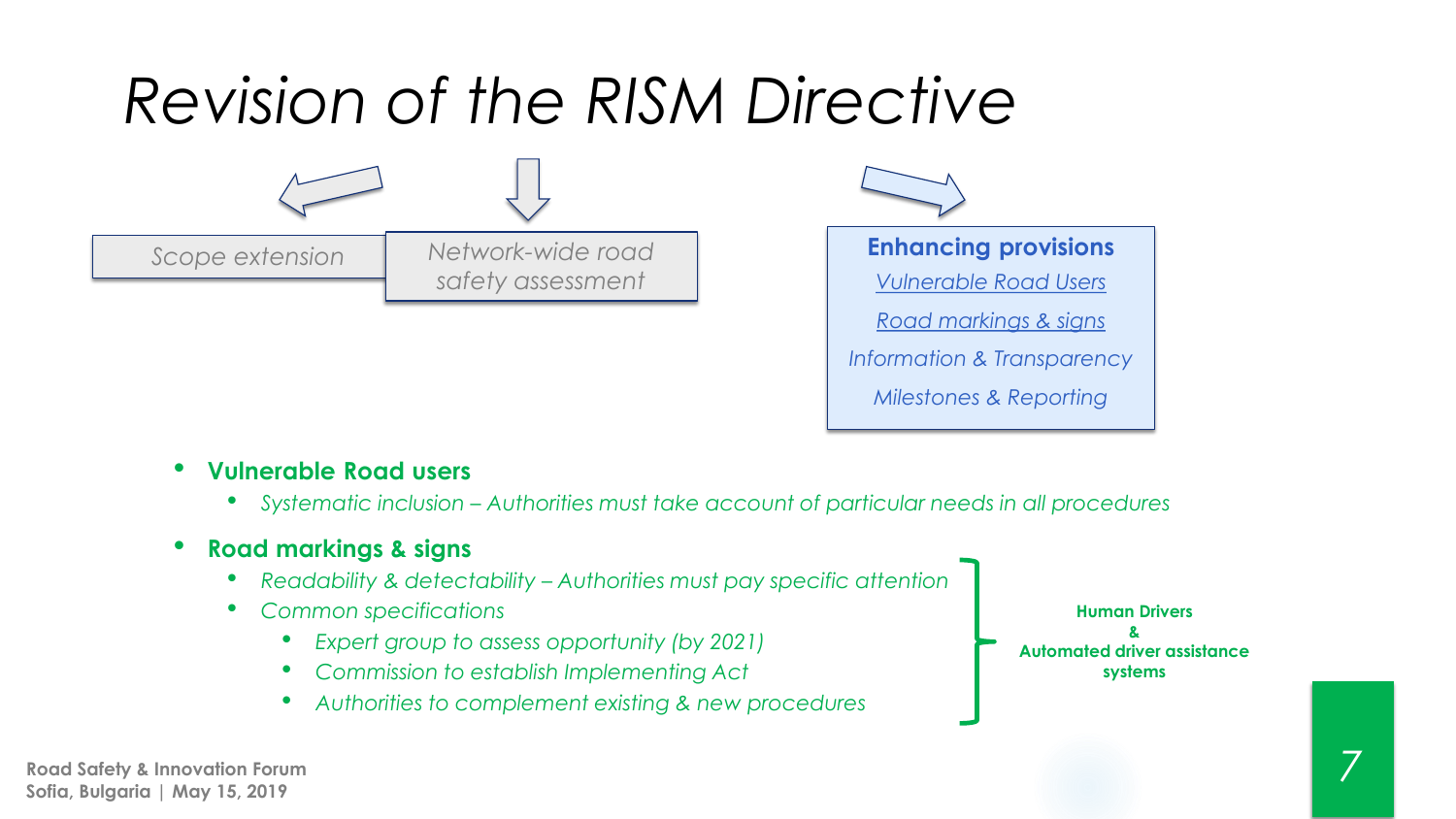**Scope extension Network-wide road Enhancing provisions** *Network-wide road safety assessment*

#### • **Information & Transparency**

- **Member States' authorities**
	- *Follow-up remedial action: (a) risk-based prioritised action plan, (b) reasoned decisions*

*Vulnerable Road Users*

*Road markings & signs*

*Information & Transparency*

*Milestones & Reporting*

• *On-line system for voluntary reporting by road users of safety–relevant information*

#### • **Commission**

- **On-line publication of** 
	- *EU road network map in scope of the Directive*
	- *Safety level categories of roads*
- **Guidance on** 
	- *Methodology on road safety assessments & safety ratings*
	- *Design of « forgiving roadsides » & « self-explaining/enforcing roads »*
	- *Road design quality requirements for vulnerable road users*

#### • **Exchange of information & best practices: include training curricula**

**Road Safety & Innovation Forum Sofia, Bulgaria | May 15, 2019**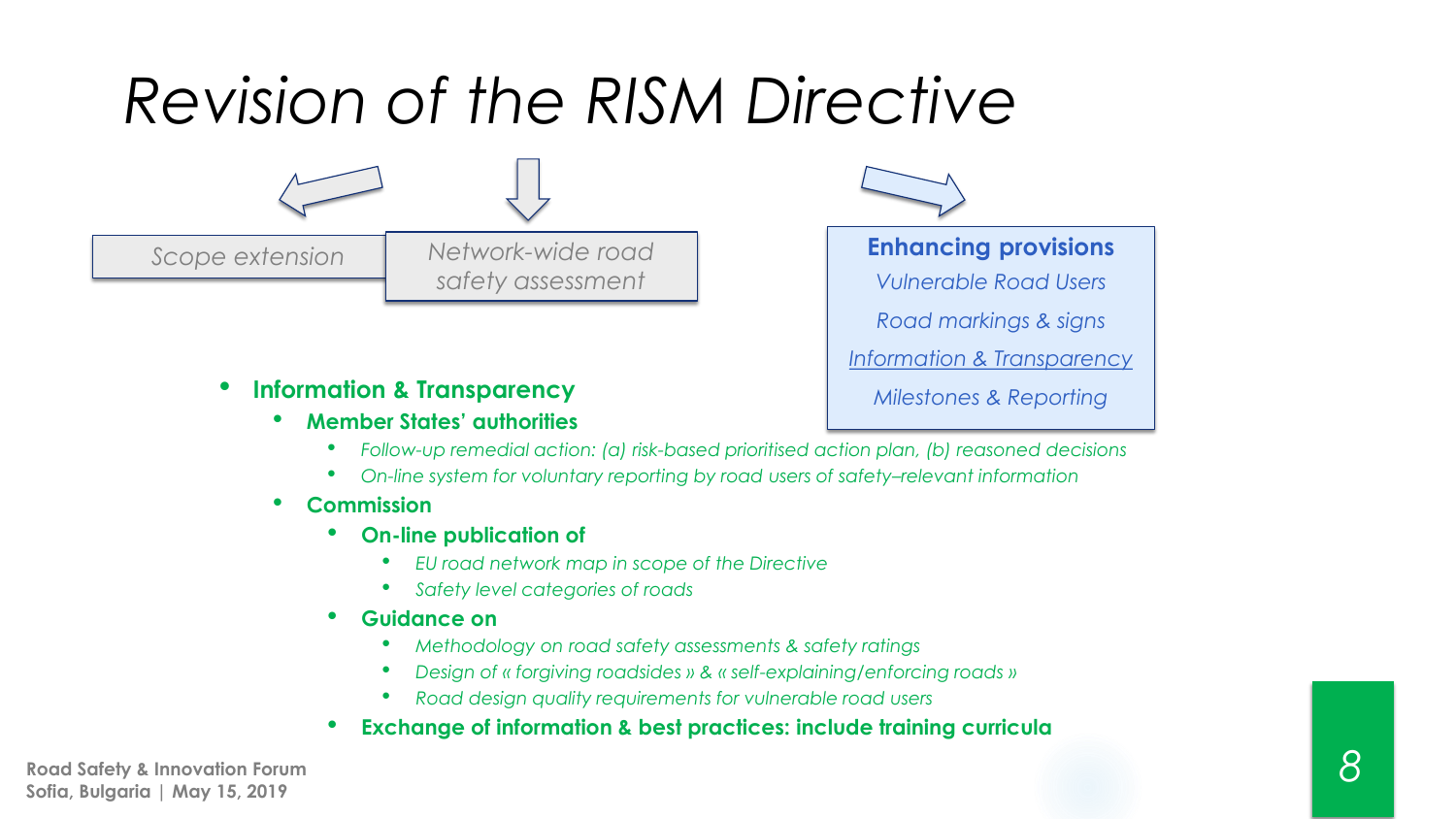

**Road Safety & Innovation Forum Sofia, Bulgaria | May 15, 2019**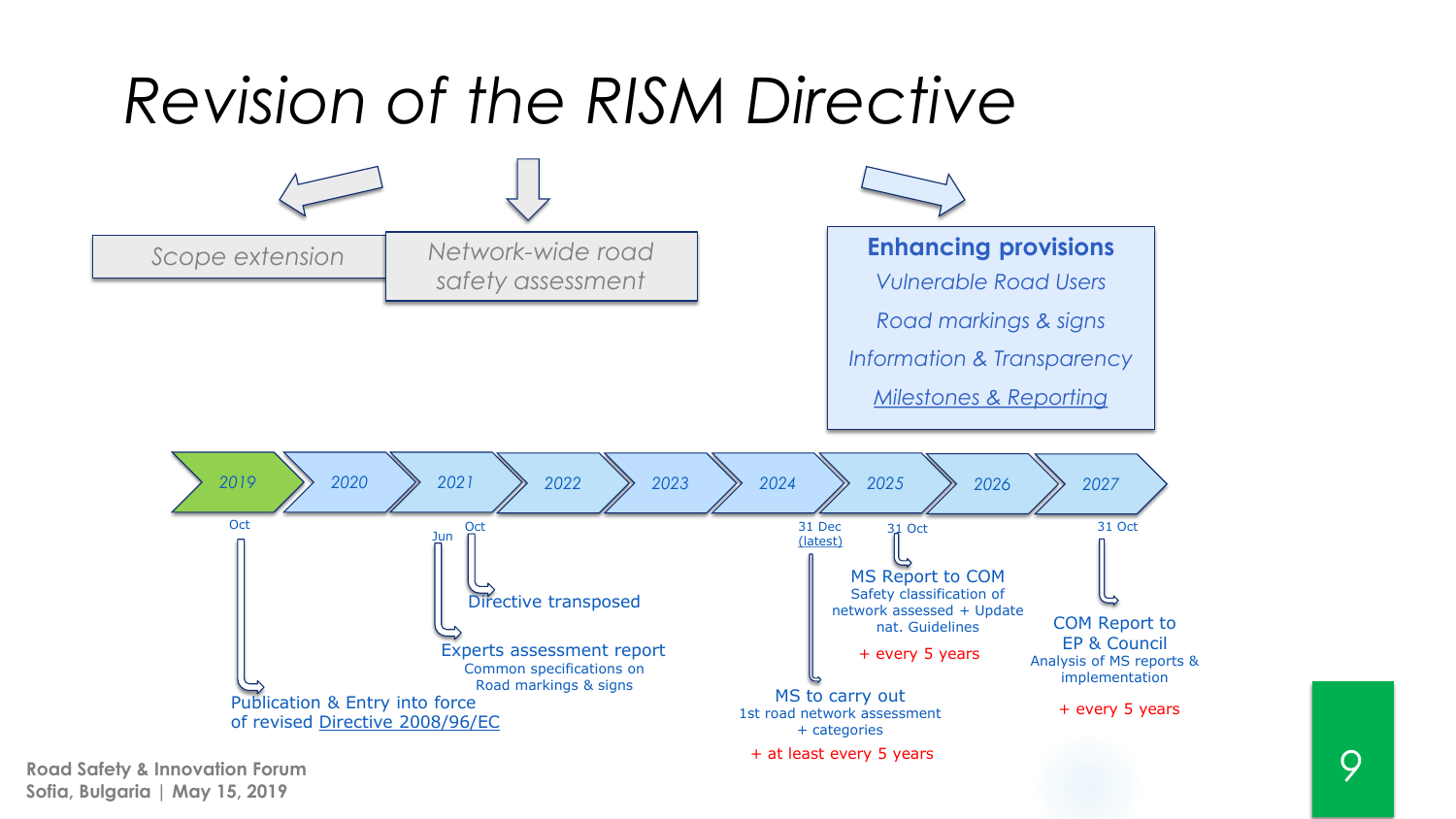# *EU Financing & Funding*

- *•* **Focus on rehabilitation of existing roads**
- *•* **CEF call 2018: 200 million € for road safety and digitalisation**
	- *6 projects on road safety retained for funding*
- *•* **Launch of « Safer Transport Platform – Road Safety Advisory»**
	- *Single access point to EIB & EC advisory services & financial products*
- *•* **EU Structural funds – Common Provision Regulation**

**Enabling conditions:** *"Multimodal mapping of existing and planned infrastructures until 2030 is in place which: (…) (8)* **Includes assessment of road safety risks** *in line with existing national road safety strategies, together with a mapping of the affected roads and sections and providing with a prioritisation of the corresponding investments"*